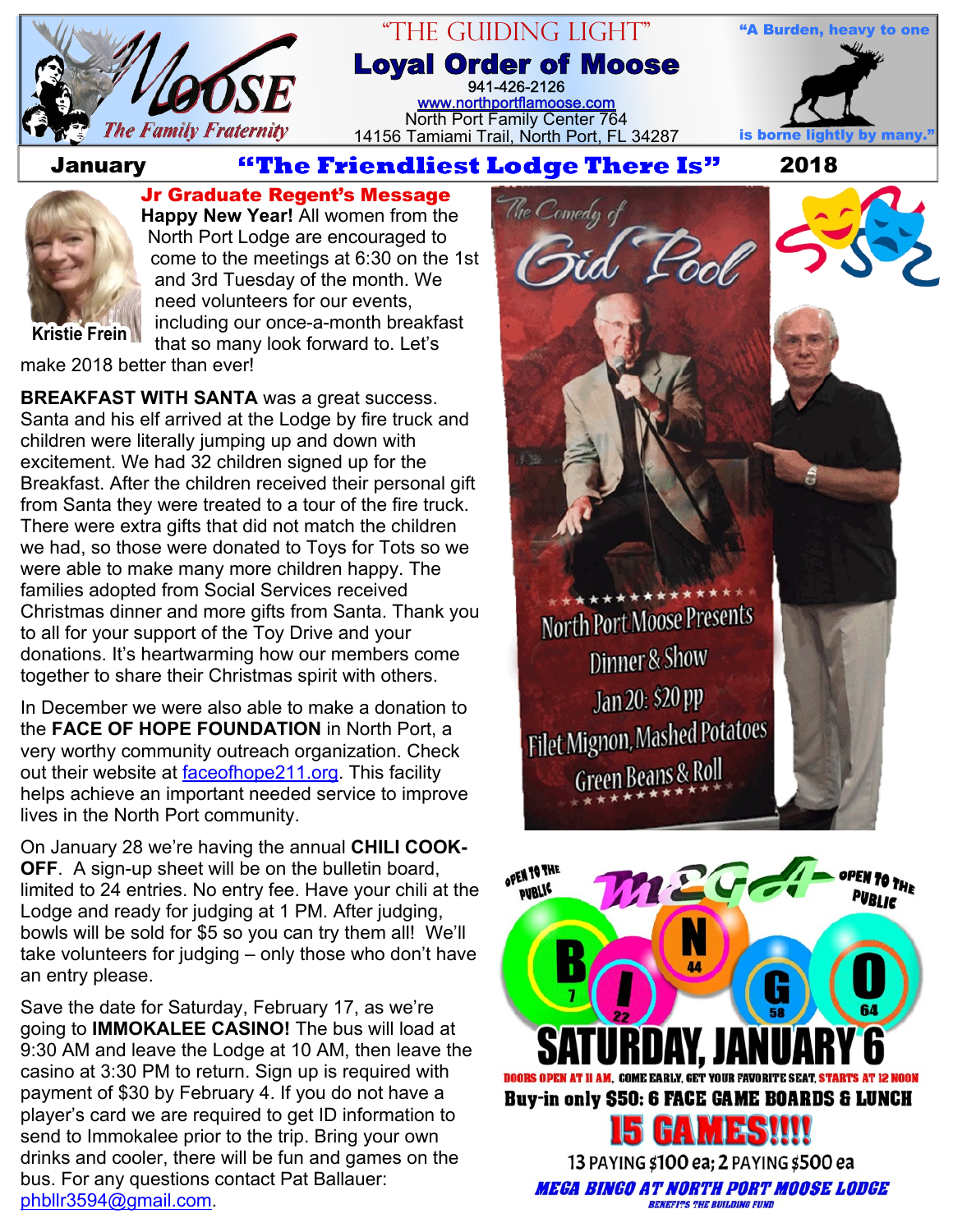### **The Guiding Light** A monthly publication of North Port Moose Lodge #764 *[www.northportflamoose.com](http://www.northportflamoose.com)*

PAGE NUMBER 2

## **LOOM Meetings Schedule**

Second Tuesday of the Month: **Jan 9, 2018**

5:30 PM: Joint LOOM / WOTM meeting >Board of Officers Meeting follows Joint Meeting

7:00 PM: General Membership Meeting

8:00 PM: House Committee Meeting

### Fourth Tuesday of the Month: **Jan 23, 2018**

5:30 PM: Moose Legion Meeting

6:00 PM: Board of Officers Meeting

- 7:00 PM: General Membership Meeting
- 8:00 PM: House Committee Meeting



**FBMA District 22 January 13 @ 12 noon Venice #1308**

**Florida Days at Moosehaven March 24 - 26, 2018**





On Thursday we play Meat Bingo. Instead of money prizes you win meat prizes. Save yourself a trip to the store and have fun too.

Meat Bingo starts at 7:00 PM every Thursday at your North Port Moose Lodge.



Samples Available After Judging: \$5





FREE Glass of wine with the purchase of an Italian dinner on Wednesday night! Dinner served 5 - 8 PM.



Please Help Our Kids

**[www.moosecharities.org](http://www.moosecharities.org) [www.mooseheart.org](http://www.mooseheart.org)**